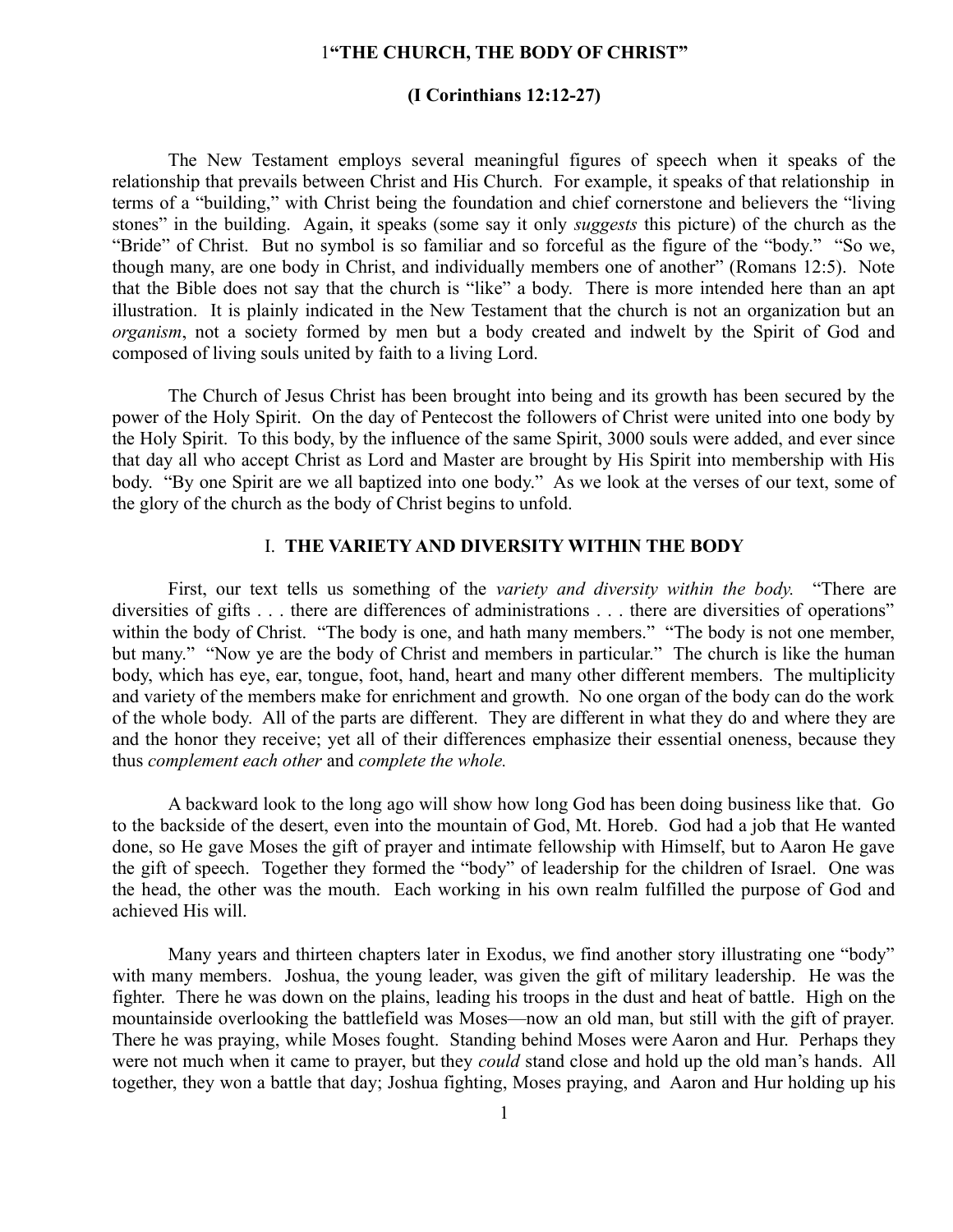hands. Even so, within the church there are all varieties of service, of function, all varieties of people. "We have a God of infinite variety." It has been sheer tragedy that the Church has gone on so often, through the centuries, as though these words were never written. Many followers of Christ have gone on trying to put God's people into one mold, one type. Joseph Parker once complained, "The church has been a great brick maker." It has often worked perversely to press people into the same mold and size. The church is the body of Christ, and like the human body, the members are different and perform different functions. There is great variety within the body of Christ.

#### **II. THE UNITY OF THE BODY OF CHRIST**

Then our text tells of something of the *unity of the body of Christ.* The body of Christ is unified by "the same Spirit . . . the same Lord . . . the same God" (verses 4-6). "As the body is one, and hath many members, and all the members of that one body, being many, are one body: so also is Christ" (verse 12). "And whether one member suffer, all the members suffer with it; or one member be honored, all the members rejoice with it."

The unity of the body of Christ is derived by the union between the members of the body and the Head of the body, Jesus Himself. If the church is the "body of Christ," then the self-giving, crucified, risen Christ can never be far from the center of the church's life. The word "body" suggests something which is vital and alive. The physiologist tells of the millions of cells in the human body. We are like those cells, many in number, diverse in function, yet united in the life which animates the body. The body lives in relation to the head. A body without a head is without life. A head without a body is without action and expression. We have tried to think of the church as just another organization. We have often divorced it from Christ. But the head cannot work without the body. The body cannot function without the head. Only as the body responds to the direction, the wooing, of the head can there be any effective action. There must be co-ordination between head and body. And just as the members in the natural body are one because they are nourished by the same blood, so the true bond of Christian unity lies in the common participation in the life of the one Lord Jesus Christ. It is important to see that the Bible never writes about a body of *Christians;* it is the body of *Christ.*

It is not only the *life* of the body, but also the *usefulness* of the body, that derives from Christ the Head of the body. In the human body much depends upon the afferent and the efferent nerves. The efferent nerves are the "out-going" nerves connecting the brain to outward appendages of the body; the afferent nerves are the "in-coming" nerves connecting the appendages with the brain. Let a pin prick touch our body and at once a message is sent to the head by the afferent nerve and immediately a response comes back to the member through the efferent nerve. In this light we can understand that when anything touches the Christian at any point of the church, Christ, the Head, is aware of it and responds immediately. The sensitivity of the Head to everything which affects His body is clear.

When there is *mutual cooperation* between the Head and the members of the body, the church is the *working* body of Christ. In Ephesians 4, provision is made for different ministries within the working body of Christ, but no provision is made for non-working members. Christ dwelt within the body and life of Jesus of Nazareth. His desire now is to live within the life of the members of His body. The body of Jesus of Nazareth once did the work and will of Christ. Now His disciples are His body and must do His work and will. And the purpose of this "re-incarnation" of Jesus in His body today is *that Christ Himself may be seen* just as He was seen in His body 2000 year ago. A good stained-glass window is made up of thousands of tiny pieces of colored glass held together by some cementing agent. Each Christian is like a piece of colored glass in a total picture depicting Christ. The church, the communion of saints, is the body of Christ. The cementing agent holding the saints together is the Holy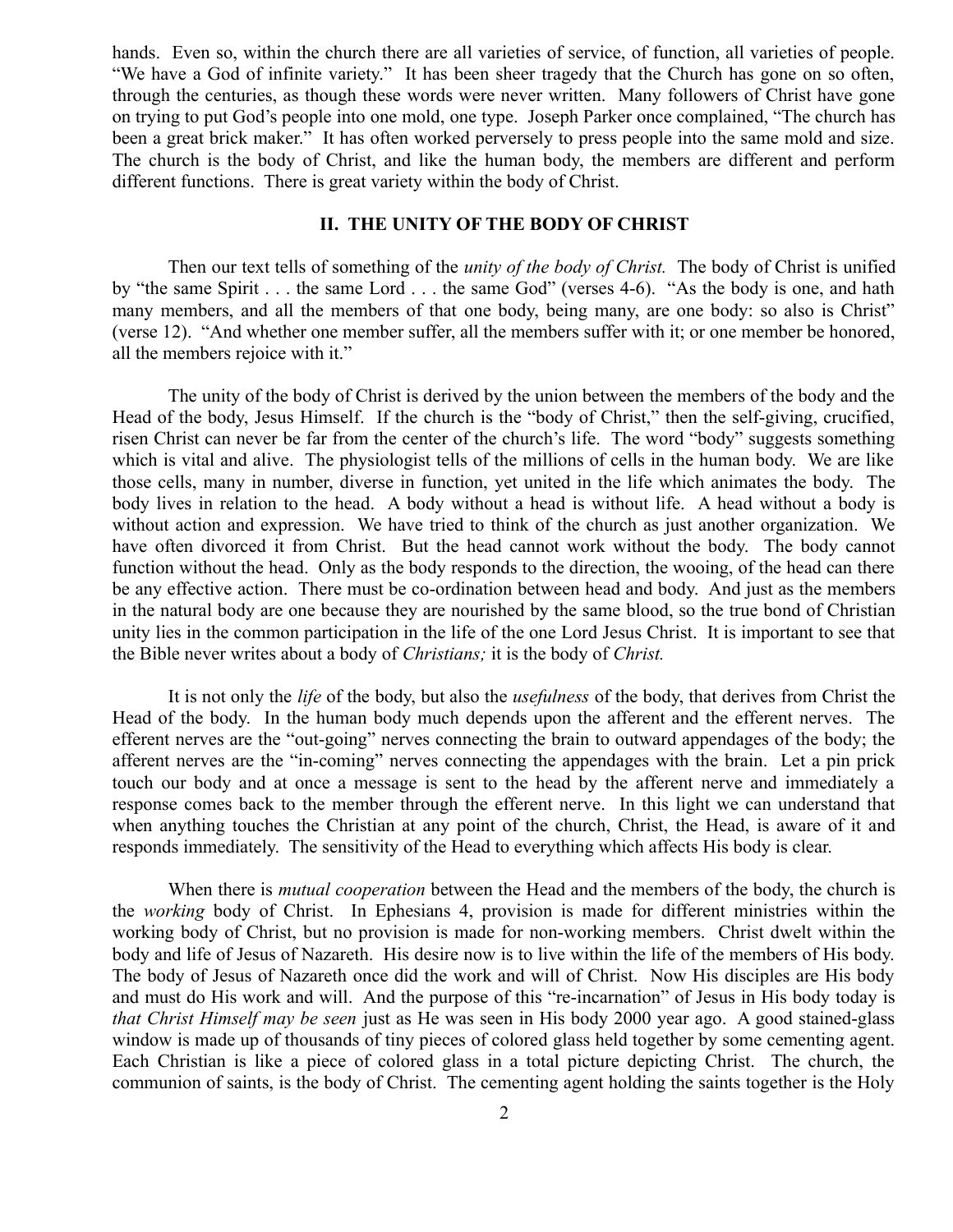Spirit. Created by union with the Head and the penetrating energy of His Spirit, there is unity within the body of Christ.

There is one implication of this unity which needs to be recognized and explored in practice in every local body of Christ. If we are members of the same body, then we are members of one another. Several nights ago, I got up in the middle of the night to get a drink of water. As I walked into the dark kitchen, I ran into a carton of cokes that had been used as a doorstop during the day. The timing was perfect. I struck the carton hard on the little toe of my left foot. Immediately my whole body reacted! My lips cried out, my eyes swam with tears, my hands grabbed and massaged the injured spot, and the other foot suddenly took on the weight of the whole body—in fact, the whole body suffered! The same is true (or should be) when a member of the body of Christ is damaged, offended, or is out of fellowship with the other members! "If one member suffers, all the members suffer with it; or if one member is honored, all the members rejoice with it." When the body is healthy, there is marvelous unity within it.

# **III. THE DIGNITY AND RESPONSIBILITY OF EACH MEMBER OF THE BODY**

Finally, our text tells us some important things about the *dignity and responsibility of each individual member in the body.* In verses 15 through 24, the Apostle Paul explores some of the members of the body to show that each member has its own distinctive dignity and its own individual responsibility. "Members in particular" indicates that the place and the function of each is ordained of God. Each member has offices to discharge for the benefit of each other member. In the Christian community, as in the organism of the body, *the active co-operation of all the parts is the condition of health.*

One of the famous Aesop's fables graphically illustrates the function and importance of each member of the body. "In former days there was a quarrel among the members of the human body. Each part professed itself indignant at being obliged to work for the stomach, which remained idle and enjoyed the fruits of their labor. They one and all resolved to rebel and grant it supplies no longer, but to let it shift for itself as well as it could. The hands protested that they would not lift a finger to keep it from starving. The mouth wished it might never speak again if it took the least bit of nourishment for the stomach as long as it lived. The teeth refused to chew for it so much as a morsel for the future. The solemn covenant was kept as long as anything of that kind can be kept, which was till each of the rebel members pined away to skin and bone and could hold out no longer. Then they found there was no doing without the stomach and that, as idle and insignificant as it seemed, it contributed as much to the maintenance and welfare of all the other parts as they did to its welfare." Each member in the body has its own respective dignity and responsibility.

The Apostle Paul reveals this in the most graphic way in our text. In verses 15-20, he deals with the supposed "inferior" members and functions of the body. Then, in verses 21-24, he deals with the supposed "superior" members and functions of the body. In verses 15-20, Paul speaks of the "*foot*," the "*hand,*" the "*ear*," and the "*eye*." He also suggests the *nose* by a reference to "smelling." The "foot" stands for the *pedal* work of the body; the "hand" stands for the *manual* work of the body; the "ear" stands for the *aural* work of the body; the "eye" stands for the *optical (visual)* work of the body; the nose stands for the *nasal* work of the body. *If you are a Christian, you perform one of these functions, or a similar one, in the body of Christ. I pray that none of us will become paralyzed limbs, but that each of us will be quick to respond to the dictates of the Head.* May all members of the body be motivated and moved by the Head!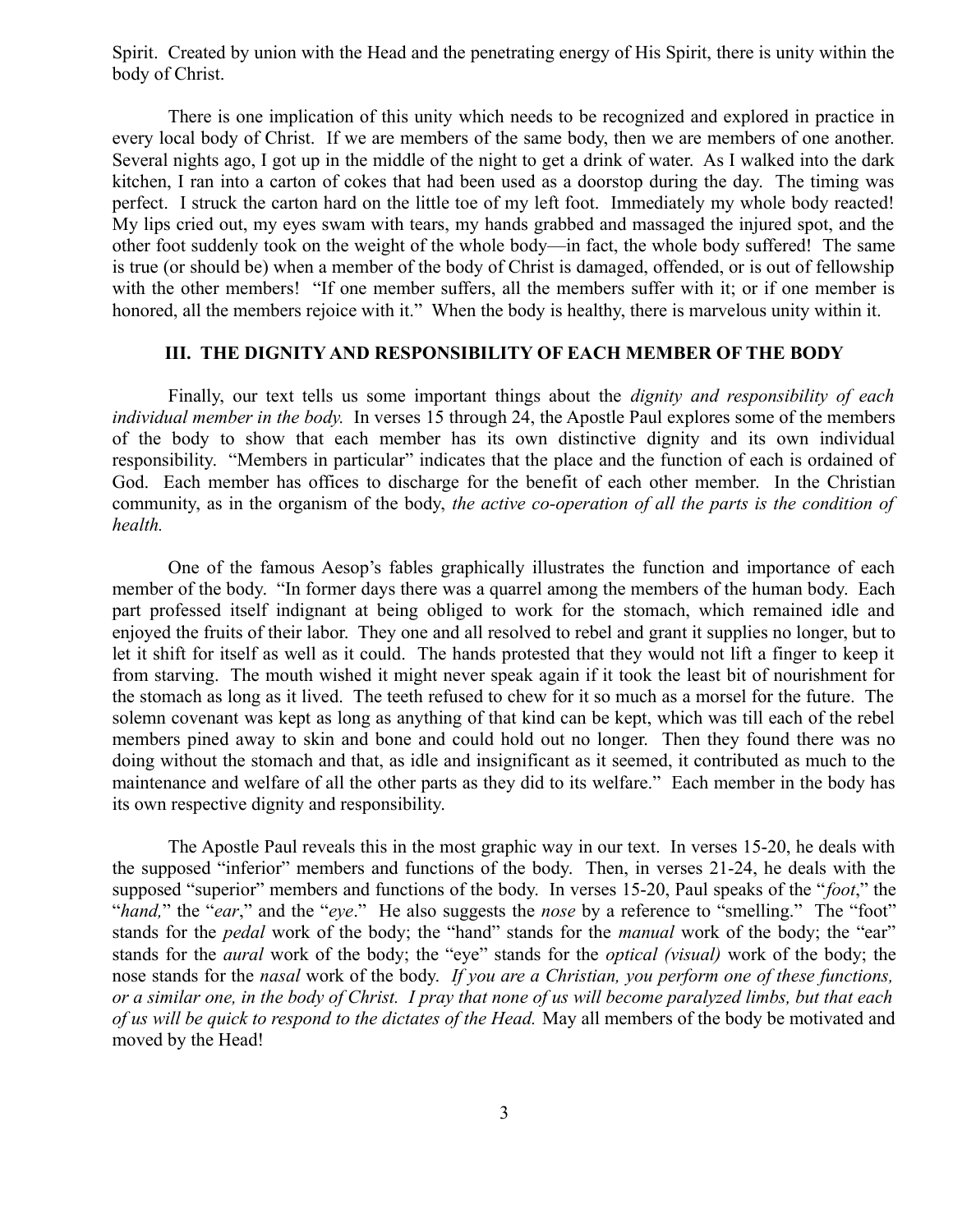We must be careful to understand the message of our text. In verses 15 and 16, Paul supposes a theoretical case in which the foot and the ear, which are *inferior* to the hand and the eye, declare that they do not need these members in the body. However, *all* members are necessary and essential to the healthy functioning of the total body. The body cannot "go" without the feet. The body cannot "serve" or "do" without the hand. The body cannot "hear" without the ear. The body cannot "see" without the eye. The "inferior" foot and ear cannot spurn the "superior" hand and eye without injuring *themselves.* Then, in verse 21, the eye and the head, which are *superior* to the hand and the feet, declare that they do not need these members of the body. However, the "superior" eye and head cannot spurn the "inferior" hand and feet without injuring *themselves*. "God hath tempered the body together" (verse 24), and every member has dignity and responsibility.

Look closely for a moment at the functions Paul mentions, and seek to locate *your own* dignity and responsibility.

First, he mentions the "foot" (verse 15), the "feet" (verse 21). The feet represent the mobility of the body. How important are the "feet" in the body of Christ! They enable the body to fulfill the first mandate of the Great Commission, "Go!" How many there are who seem to be in the body, but never *go*, and don't seem to sympathize with those who do!

Second, Paul mentions the "hand" (verses 15 and 21). The hand represents the manual work of the body. "Do with your might what your hand finds to do."

This thought was beautifully expressed in an incident that happened in a little village in France after the war. A detachment of soldiers had been left as occupational troops to keep order in the town. Time hung heavy on their hands. One day they decided to help the villagers restore their bombed homes and city. They started on the church. It was a big job, for the church had received a direct hit. They worked joyously and cheerfully, cleaning up debris, putting back the windows, and rebuilding the pews. Amid the debris they found a marble statue of Christ. It was badly broken, but they managed to cement it together and set it up in its niche in the wall. But search as they would, they could not find the *hands* for the statue of Christ. And so when they had finished arranging the statue in its place, a moment of inspiration came to one of them. He made a placard and hung it on the statue. These simple words were printed on it. "He has no hands but yours." There is plenty of manual work that needs to be done day by day and week by week. Could this be *your* function?

Third, Paul mentions the "ear" (verse 16). There is a crucial need for hearing in today's church. We live in a noisy world. The din has dulled our sense of hearing. How important it is that the body of Christ "lend an ear" to God and to man! *We do not read of Jesus ever talking to His disciples on how to speak. He talked much about how to hear.* He said, "Take heed how you hear." Does the church need a hearing aid? Perhaps, but most of all, it needs functioning ears! Could this be *your* function in the body?

Fourth, Paul mentions the "eye" (verses 16 and 21). The eye is the symbol of spiritual vision. The church needs open eyes and unimpeded vision! "Where there is no vision, the people perish." Could this be *your* function?

Finally, Paul mentions the "smelling," or the nose (verse 17). Paul seems to shrink from naming some Christians as nasal men, but he does imply their existence (and their necessity) in the phrase, "If the whole body were hearing, where were the smelling?" Let it be freely acknowledged that, in the course of the centuries, *the church has had reason to be grateful for her spiritual noses*—men like